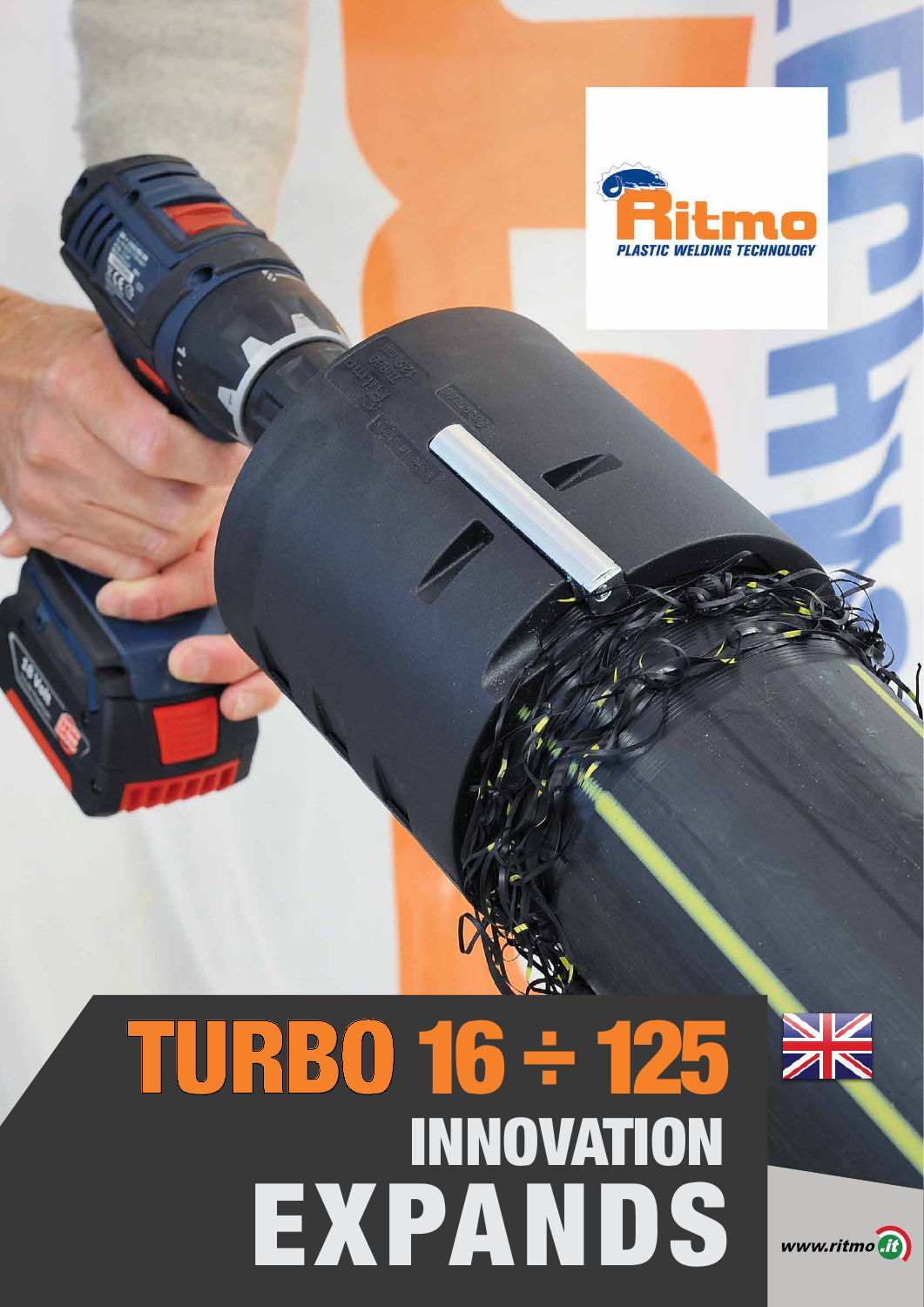

## **UNIQUE ! SIMPLY,**

TURBO scrapers are designed to work in confined jobsite spaces, significantly reducing the scraping time. The rotating tool enables a quick and accurate scraping without imperfections. TUBO is patented by Ritmo. Thanks to the introduction of new models, the diameter range of Turbo in now extended up to 125 mm. The metal models range from 16 to 63mm and they carry our two functions: pipe scraping and facing, while the models with diameter from 75 to 125 mm, made of technopolymer, carry out only the scraping function. Each TURBO is equipped with a easily adjustable scraping depth selector, which enables an easy and precise blade positioning. TURBO is available also in inches from  $\emptyset$  %" CTS ÷ 2" IPS and JIS versions with diameter 20 and 25 mm. All TURBO scrapers can be easily used with any professional electric screwdriver.

### **PATENTED BY RITMO**

**PRECISE FAST EASY** 

**TO USE**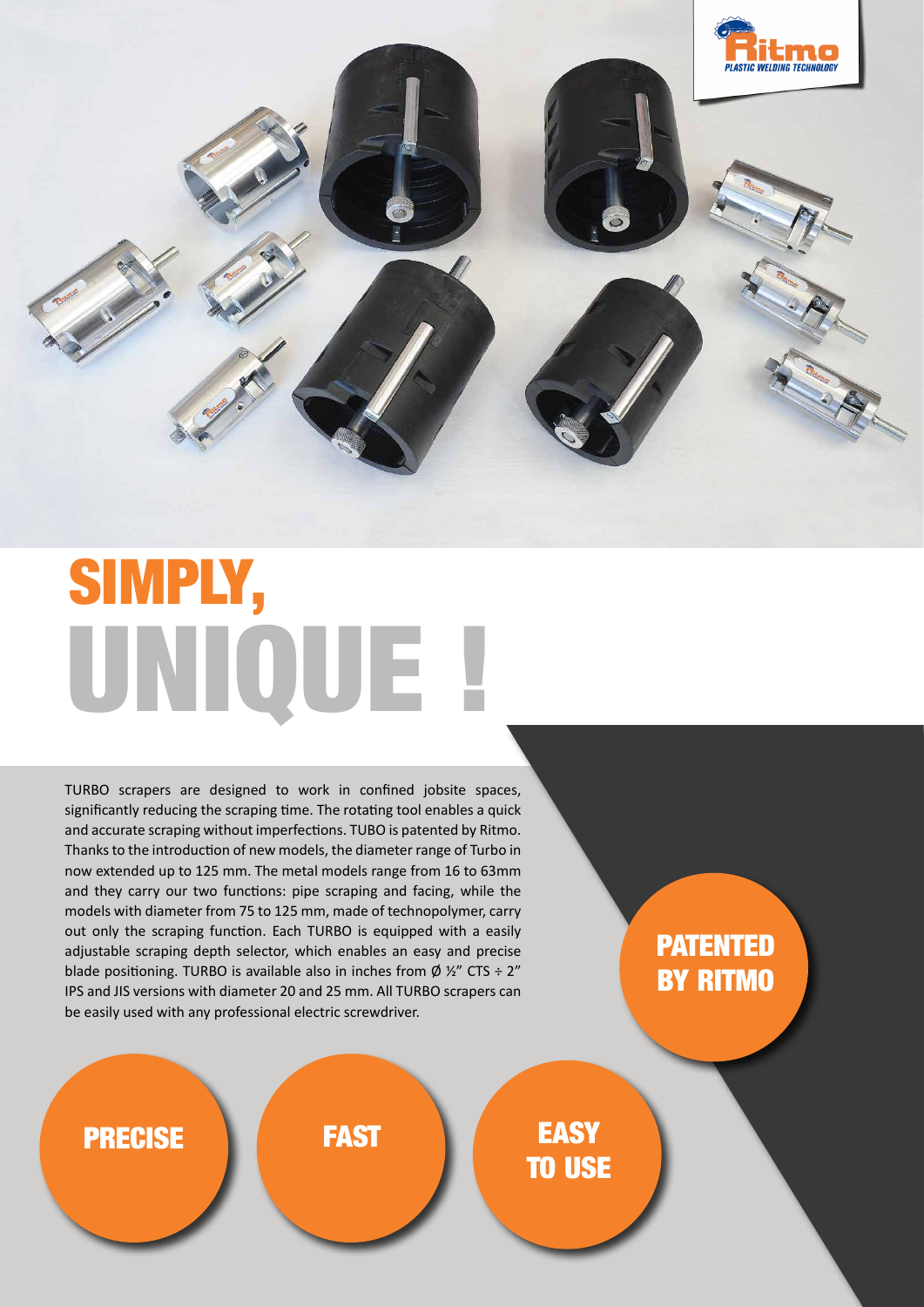

# **SAVE YOUR GET A TURBO!**

### **SPEED TEST**

**TURBO 125 PE and PP Pipe Ø 125 mm Scraping Depth 100 mm Time: about 20"**

**TURBO 110 PE Pipe Ø 110 mm Scraping Depth 100 mm Time: about 14"**



Each TURBO is sold with its protection bag

For the models from 20 to 63 a transport case is available upon request



*www.ritmo.it*